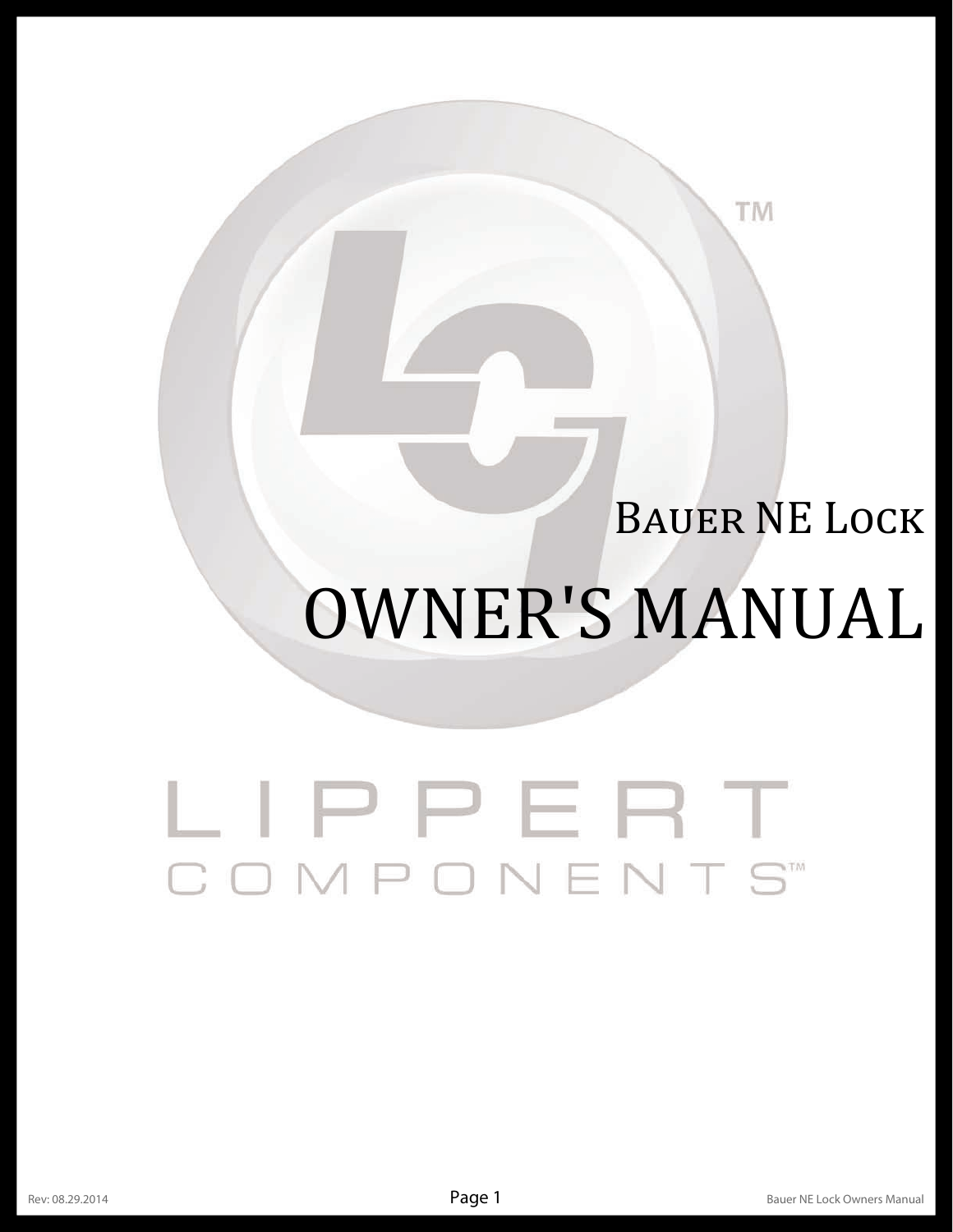#### **TABLE OF CONTENTS**

| <b>Product Information</b>    | $\overline{2}$ |
|-------------------------------|----------------|
| Features                      | 2              |
| <b>Operation</b>              | 3              |
|                               | 3              |
| <b>Preset Factory Code</b>    | 3              |
|                               | 3              |
| <b>Maintenance</b>            | 3              |
| <b>Installation</b>           |                |
| <b>Bauer NE Installation</b>  |                |
| <b>Battery Installation</b>   | 5              |
| Battery Plug Instructions     | 5              |
|                               |                |
| <b>Preset Factory Code</b>    |                |
|                               |                |
| <b>Maintenance</b>            |                |
| <b>Troubleshooting</b>        | 6              |
| <b>Bauer NE Fault Logic</b>   |                |
| <b>Limited Warranty</b>       | 6              |
| <b>Bauer NE Lock Assembly</b> |                |

#### **Product Information**

#### Features

Thank-you for purchasing the Bauer NE. We have developed the Bauer NE with the idea to increase your convenience and security. We are a family owned company with over 50 years of service in the locking hardware industry, and we are grateful for the opportunity to serve you. Please review and follow the Installation, Programming and Operating Instructions to ensure proper function.

- The first self-contained electronic RV latch with Capacitive Touch Technology.
- An integral touch pad to the latch which controls the dead bolt.
- Powered by 4 AA batteries.
- • Retrofit-able in most RV entry doors and easy to install.
- • Programmable with a 4-digit PIN number.
- The large buttons are easy to see and use.
- Proximity sensing, which illuminates the buttons.
- An Intelligent Keyless Entry System, which knows the position of the deadbolt and indicates low battery strength, as well as provides audible feedback to successful locking and unlocking functions.
- The key will always be able to operate the paddle or dead bolt lock in case the user forgets the code or the battery is dead.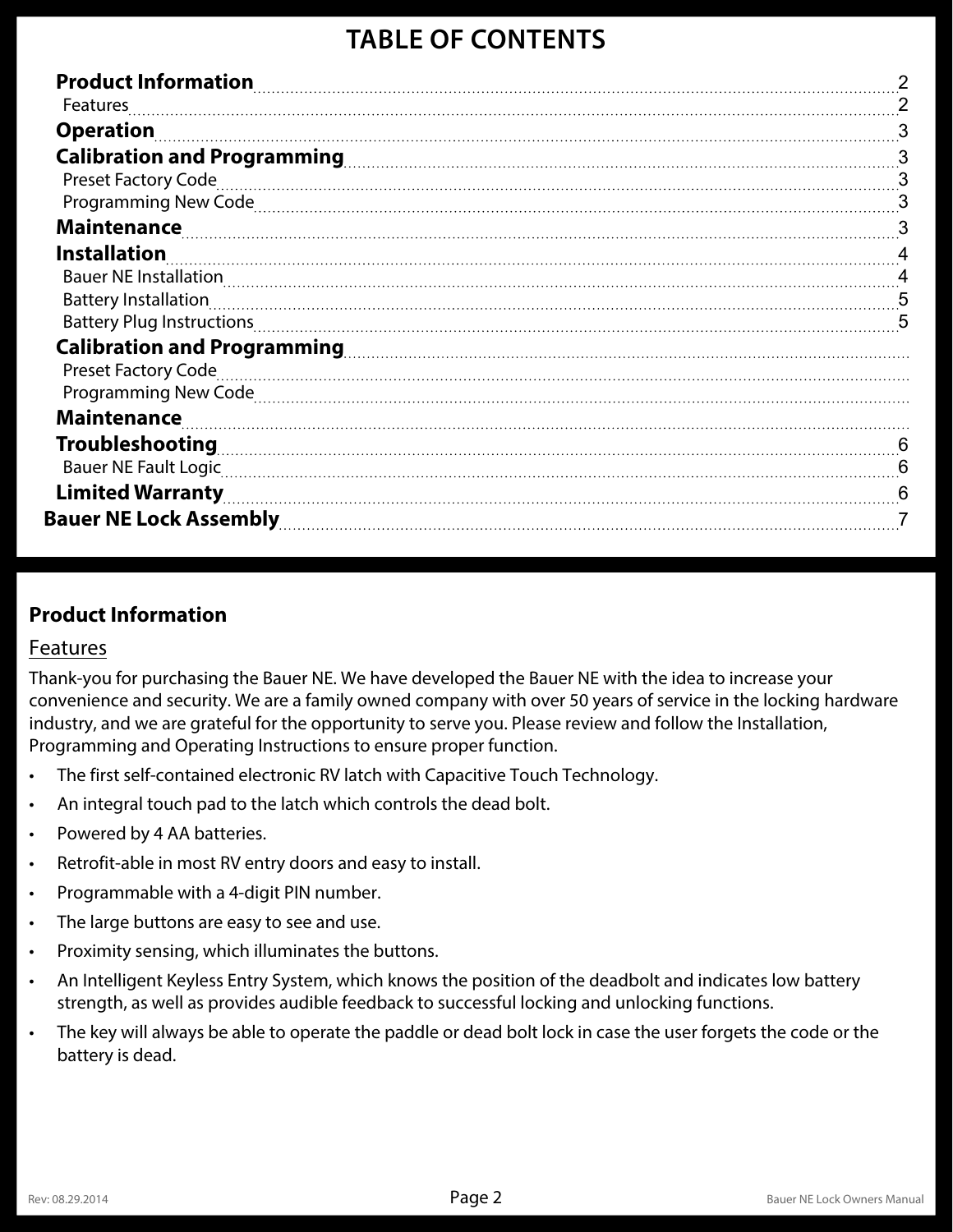#### **Operation**

The Bauer NE is a 4 touch pad button programmable deadbolt lock (Fig. 1). The 4 buttons are labeled "1|2", "3|4", "5|6", "7|8". The button labeled "1|2" is the same button whether the number 1 or 2 is desired. Please note this handle uses Touch Technology. The buttons are activated by Touch and do not require pressing. Touch the button and lift finger from button for proper code entry. The following steps show how to operate the Bauer Lock:

- **1.** Touch the area next to the buttons to "Wake Up" the lock (Fig. 1B).
- **2.** The buttons will illuminate when the lock is "awake" and will be ready to accept the code.
- **3.** The factory default code is 3, 7, 1, 5 and is followed by the Enter button (Fig. 1C).
- **4.** Touch and hold the 3/4 button (Fig. 1A) and Enter button (Fig. 1C) for 2 seconds. The lock will beep 3 times to accept a new code. Enter a 4-digit code followed by the Enter button (Fig. 1C). The lock will beep 4 times to indicate a new code acceptance. This is now your new code.

**NOTE:** Enter your Personal Code upon installation of lock (Step 4) to prevent inadvertent programming.

**NOTE:** The touch pad only activates the Dead Bolt. The Paddle Lock is Master Keyed for Dealer and Service Center use. The Dead Bolt provides Maximum Security.



#### **Calibration and Programming**

#### Preset Factory Code

The Bauer NE has a factory set code of 3,7,1,5 followed by the Enter button. The button with the or the "\*" is the Enter button, and is required to be touched after the code is entered. The factory code resets every time the batteries are removed for at least 10 seconds.

#### Programming New Code

To set a new code, touch and hold the "3|4" button and the Enter Buttons for 2 seconds. The Bauer NE will provide three short beeps, indicating it is ready to accept a new code. Enter the new 4 digit code followed by the "\*". The Bauer NE will provide four short beeps to indicate new code acceptance. This new code will now activate the lock.

To reset the code, remove the batteries for at least 10 seconds. Re-install the batteries and follow the steps to Programming New Code.

#### **Maintenance**

- Install fresh batteries as necessary. The Bauer NE is designed to function for months of normal usage with fresh, high quality AA batteries. Battery life is highly dependent upon battery quality, usage, and environment (temperature).
- Make sure there are no obstructions in the door frame to prevent Dead Bolt extension.
- • Do not wash with power washer or high pressure cleaner. The Bauer NE is designed to resist water intrusion to protect its electrical components from normal water encounter such as rain.
- The Bauer NE uses Touch Technology. The buttons are activated by touching not pressing.
- Remove batteries when storing or not using this lock for extended periods of time.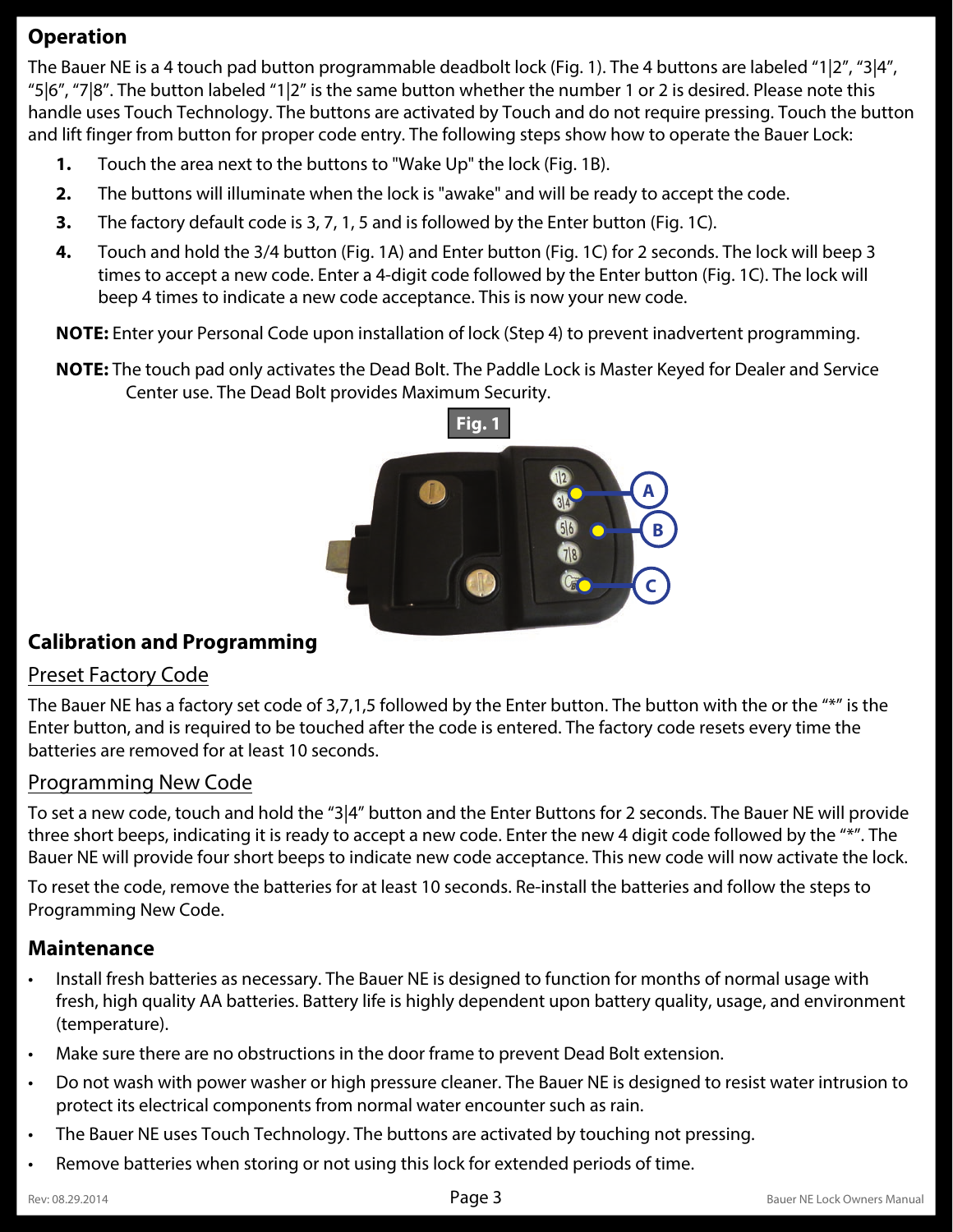#### **Installation**

#### Bauer NE Installation

The following steps are graphically shown on the enclosed Bauer NE Installation schematic.

- **1.** Remove old lock.
- **2.** Clean cut-out. Remove any dirt, loose material, etc.
- **3.** Install outside housing (the portion that includes the Touch Pad) with the dead bolt in the unlocked position (Fig. 2A).
- **4.** Attach the (2) 8x32 screws (Fig. 2B) into the portion of the handle that has the Plunger and Dead Bolt. This is on the edge (Fig. 2C) of the door.
- **5.** Plug wire from Inside Plate Assembly (Fig. 2D) into the receptacle (Fig. 2E) on the housing. Make sure to align the tab on the plug properly with the slot on the receptacle. The plug should make a slight click when properly engaged.
- **6.** Tuck Battery Wires into pocket (Fig. 2F) next to Stamped Steel Plate. Do not allow Battery Wires to get between Inside Plate Assembly and Stamped Steel Plate, as it will cause the motor to bind.
- **7.** Align the Dead Bolt Knob in the unlocked position. The Red Dots on the Dead Bolt Knob and the Inside Plate Assembly should be aligned to indicate the unlocked position of the Dead Bolt. Slide Dead Bolt Knob over D-Stem and align the 4 screw bosses on the housing with the attaching holes on the Inside Plate Assembly. When Inside Plate Assembly is in position with Housing, install the (4) 8x32 Screws. Secure but do not over tighten screws (Fig. 2G).

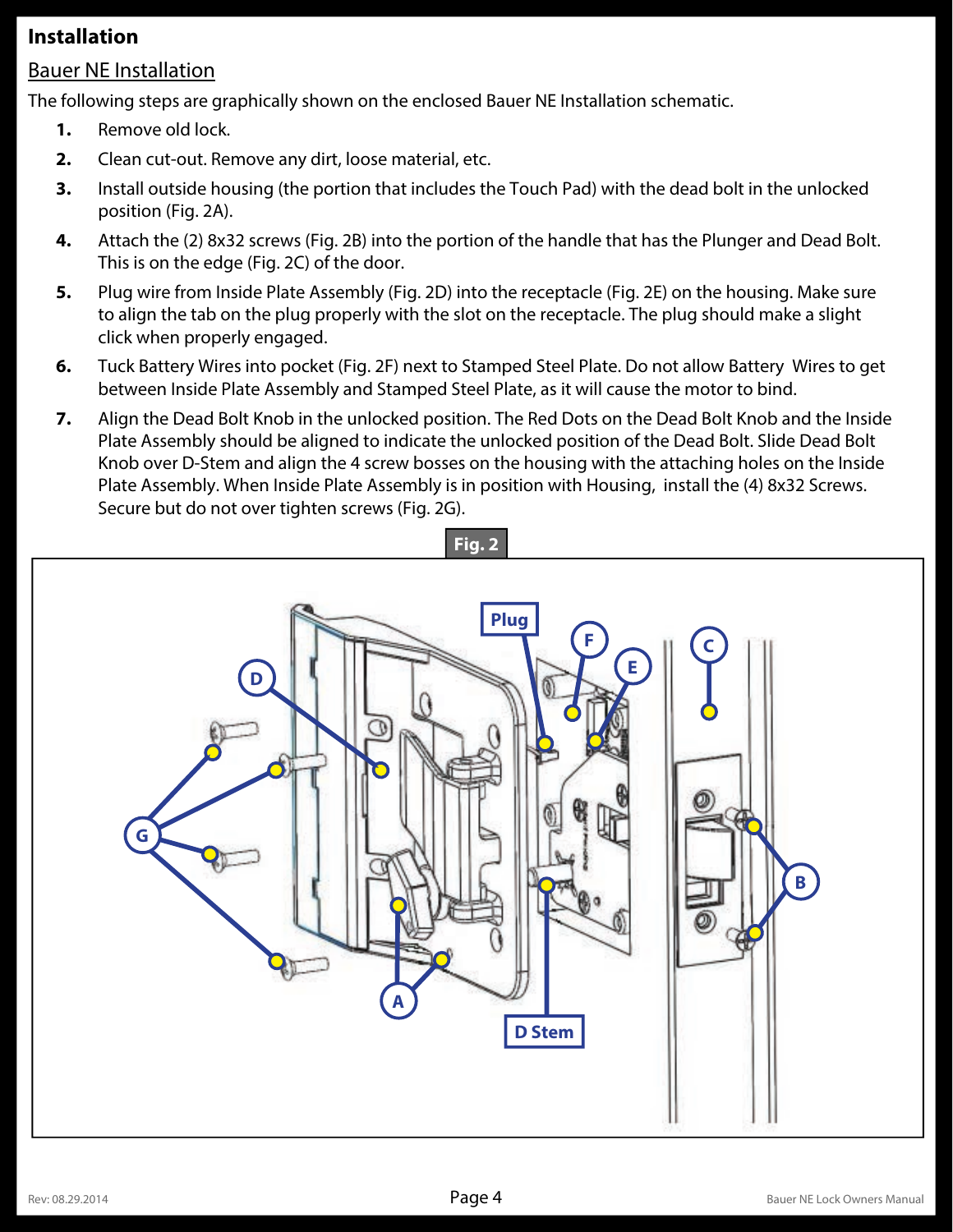#### Battery Installation

The Bauer NE uses 4 AA batteries for operation. We do not recommend zinc carbon batteries for this application. Batteries not included.

**NOTE:** Fresh batteries should be installed as necessary. Battery Life is highly dependent upon battery quality, usage, and environment (temperature). Remove batteries if the lock will not be used for extended periods of time.

The following steps are shown on the enclosed Battery Installation diagram:

- **1.** Remove (2) 4x40 screws (Fig. 3A) from Battery Compartment Lid. These screws are very small so please take care in removal and installation. A magnetic tip #0 point Phillips Screwdriver is recommended.
- **2.** Install the AA batteries (Fig. 3B) in accordance with the orientation shown in the Battery Compartment(Fig. 3C). The batteries will fit tightly.
- **3.** Install Battery Compartment Lid (Fig. 3D) by aligning the (3) tabs on the lid with the (3) slots (Fig. 3E) on the Inside Plate Assembly. These tabs act as a hinge for closing the Battery Compartment Lid.
- **4.** Install the (2) 4x40 screws (Fig. 3A) back to attach the Battery Compartment Lid to the Inside Plate Assembly.



#### Battery Plug Instructions

The following image shows a detailed view of the plug and receptacle for plugging the inside plate assembly into the receptacle on the Bauer housing.



- **1.** Align tab (Fig. 4A) with small, square slot in receptacle (Fig. 4B).
- **2.** With plug aligned, insert into receptacle until a click is heard.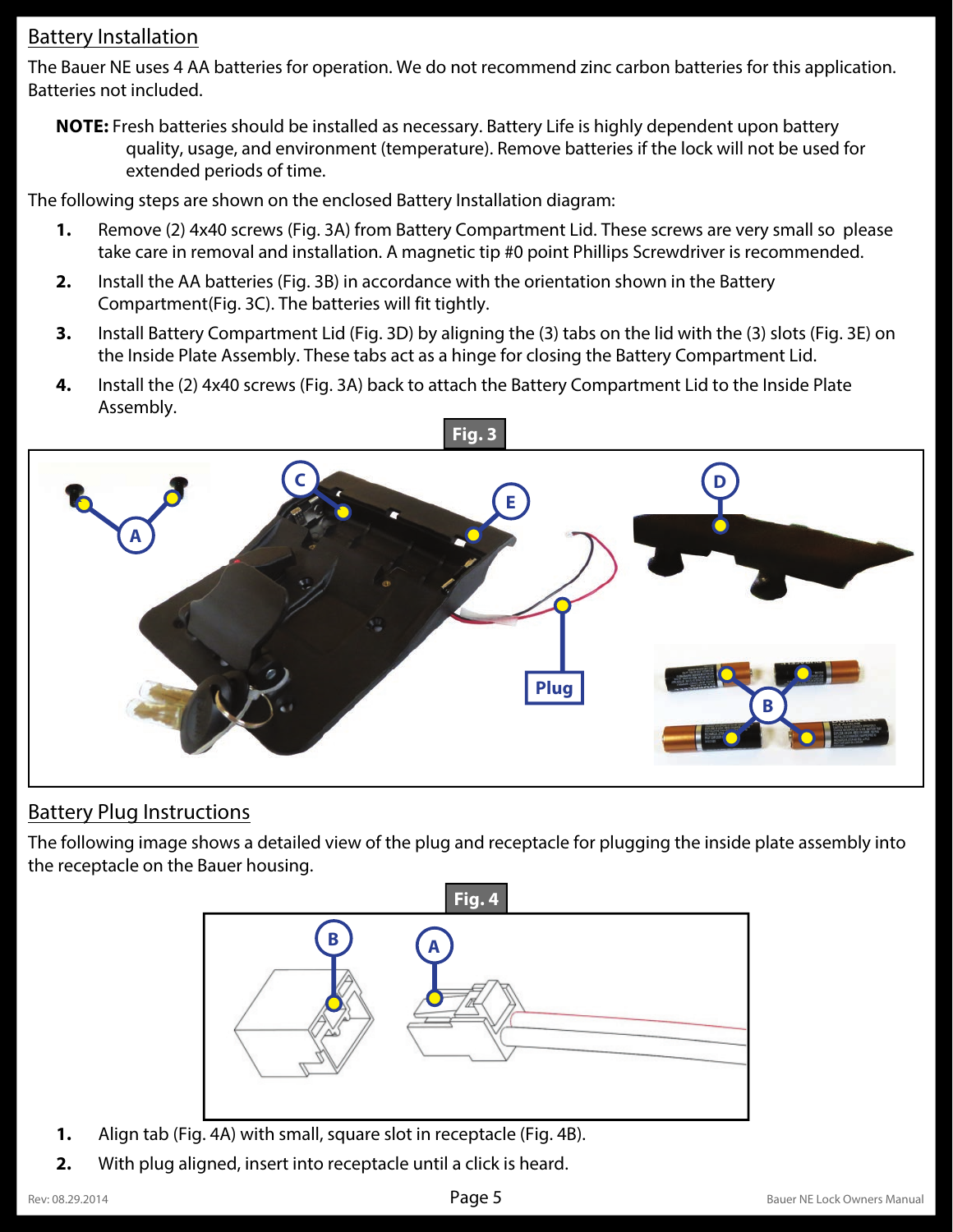#### **Troubleshooting**

**NOTE:** If the problem is not found on this list please call 1-866-682-2837 for assistance.

| Problem                                               | <b>Possible Fixes</b>                                                 |
|-------------------------------------------------------|-----------------------------------------------------------------------|
| After installation, the touch pad                     | Batteries are dead or are not installed properly. Plug is not engaged |
| does not work.                                        | properly.                                                             |
| Dead bolt not engaging into door                      | Obstructions in the door frame.                                       |
| frame.                                                |                                                                       |
| Code is not working.                                  | Remove batteries for 10 seconds then program a new code.              |
| Inside paddle is not opening the<br>latch.            | Inside screws are not secured to the housing.                         |
| Buttons light but the dead bolt does<br>not activate. | Replace the batteries.                                                |

#### Bauer NE Fault Logic

**NOTE:** The lock will cycle up to 10 more times once the low battery indication occurs. After this, the final electric function in a low battery condition will be unlock and not lock until the batteries have been replaced. Please note that if the deadbolt is in the locked position and the batteries die the deadbolt will remain locked. The key will always be able to activate the deadbolt lock.

| Action                    | <b>Bauer NE Response</b>                |
|---------------------------|-----------------------------------------|
| Low Battery               | 1 long beep after the lock/unlock beeps |
| Ready to accept new code  | 3 short beeps                           |
| New code entered          | 4 short beeps                           |
| Wrong code entered        | 1 long beep                             |
| Dead bolt locks           | 2 short beeps                           |
| Dead bolt unlocks         | 2 short beeps                           |
| Dead bolt fails to lock   | 1 long beep                             |
| Dead bolt fails to unlock | 1 long beep                             |

#### **Limited Warranty**

Bauer's warranty is limited. At its sole discretion, Bauer may either replace or repair any defective parts. In no event shall Bauer have any liability to customer for paying incidental, special or consequential damages including (without limitation) damages resulting from personal or bodily injury or death or damages to, or loss of use of, any property. Notwithstanding any provision to the contrary, this limited warranty is made upon the express understanding that shall apply in connection with the sale of the product by Bauer and is in lieu of all other warranties (Express, implied or statutory) including the separate warranties of merchantability and fitness for a particular purpose or use.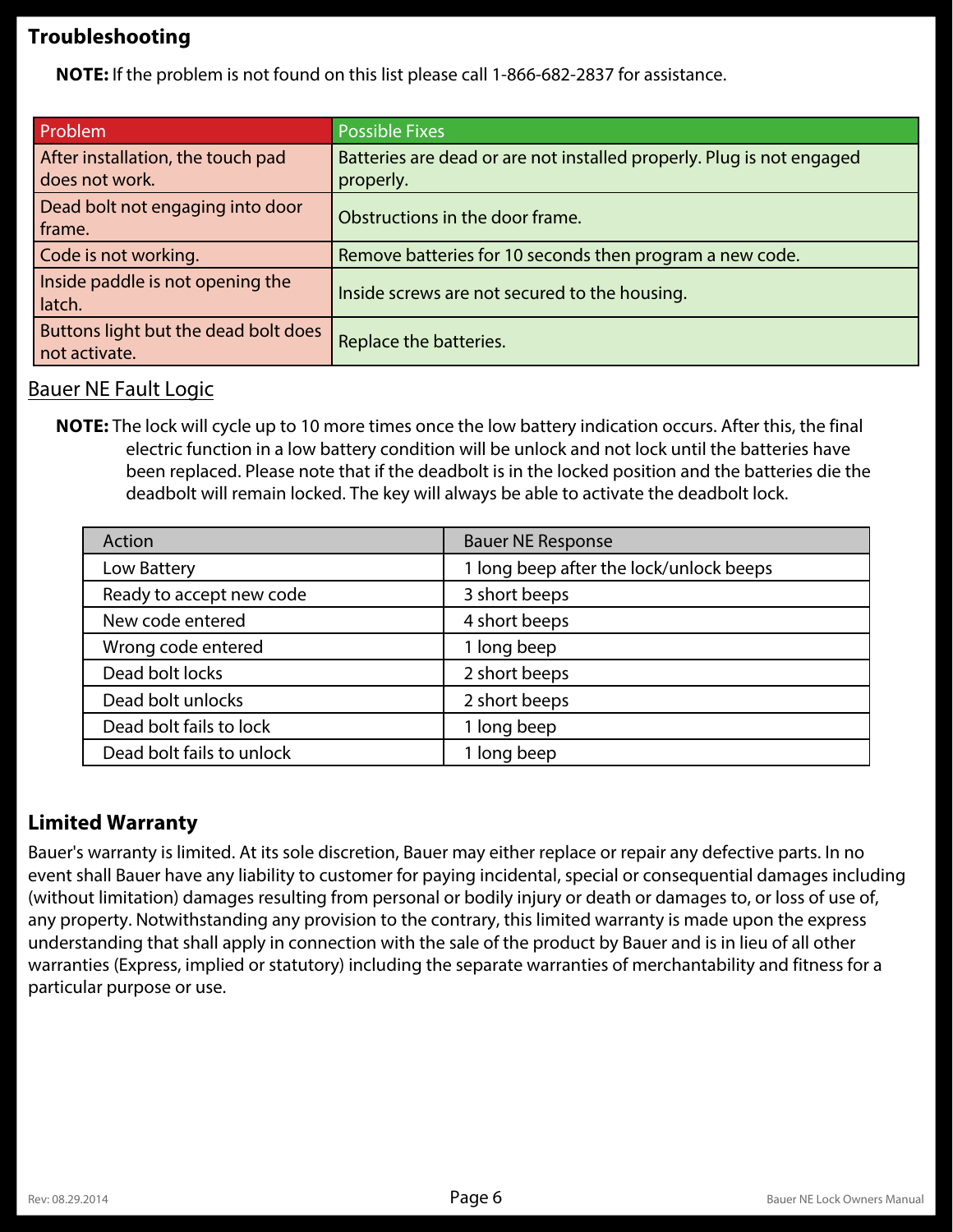

#### **BAUER NE LOCK ASSEMBLY**

#### **DOORS**



| <b>Bauer Keyless Entry Components</b> |          |                     |  |
|---------------------------------------|----------|---------------------|--|
| Callout                               | Part $#$ | Description         |  |
|                                       | 307511   | Bauer NE Lock NE D  |  |
| A                                     | 307512   | Bauer NE Lock NE RV |  |